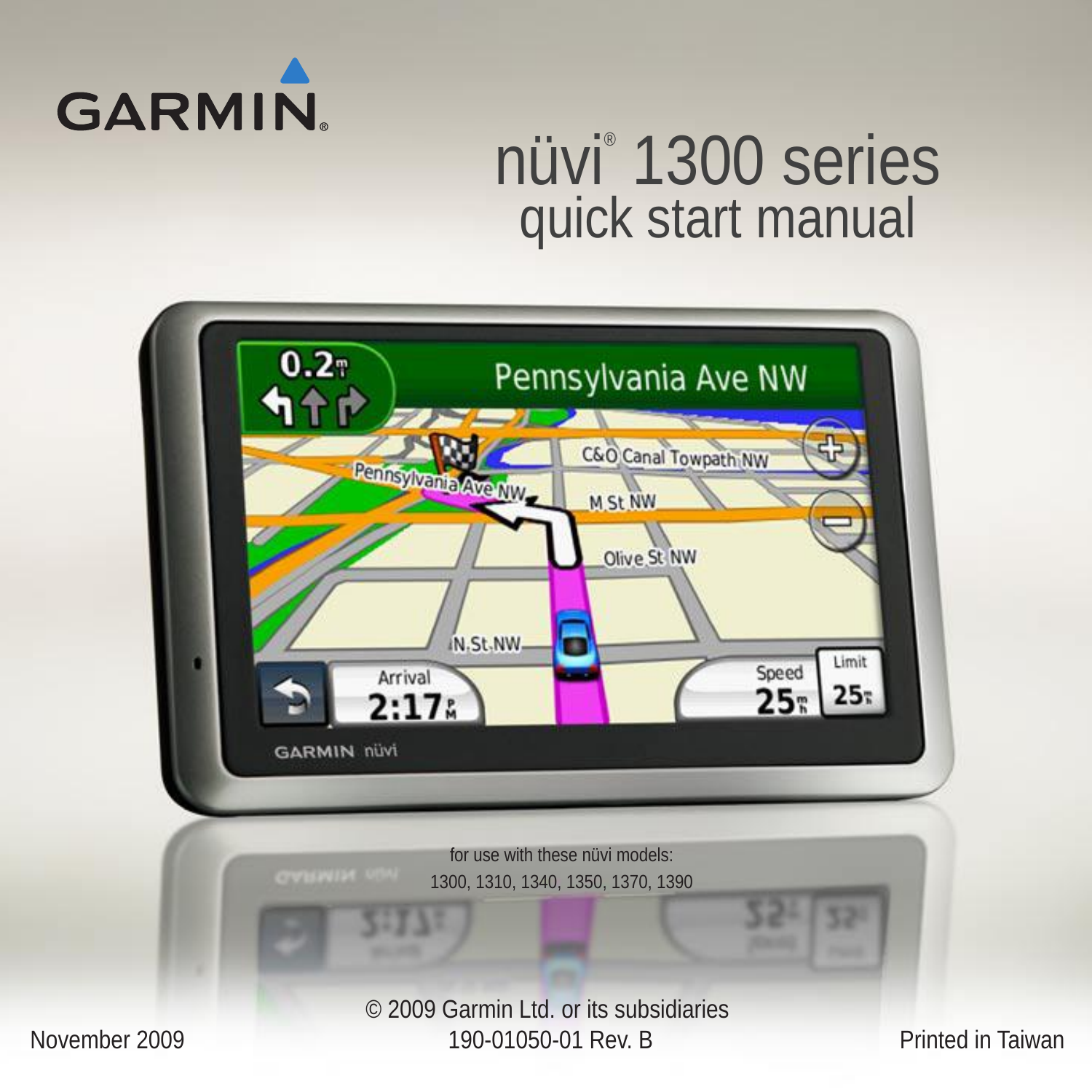### **Looking at Your nüvi**



See the *Important Safety and Product Information* guide in the product box for product warnings and other important information.

#### *Power button: Press to turn the nüvi on and off.*



### **Using the Main Menu**



- **O** GPS satellite strength.
- <sup>®</sup> Bluetooth<sup>®</sup> technology status.
- ➌ Touch to select a usage mode.
- ➍ Current time. Touch to change time settings.
- **D** Battery status.
- **O** Touch to find a destination.
- **t** Touch to view the map.
- **<sup>6</sup>** Touch to make a call when connected to a [compatible](http://www.garmin.com/bluetooth)  [mobile phone](http://www.garmin.com/bluetooth).
- **v** Touch to adjust the volume.
- **<sup>10</sup>** Touch to use the tools such as settings and Help.

 *nüvi 1300 Series Quick Start Manual*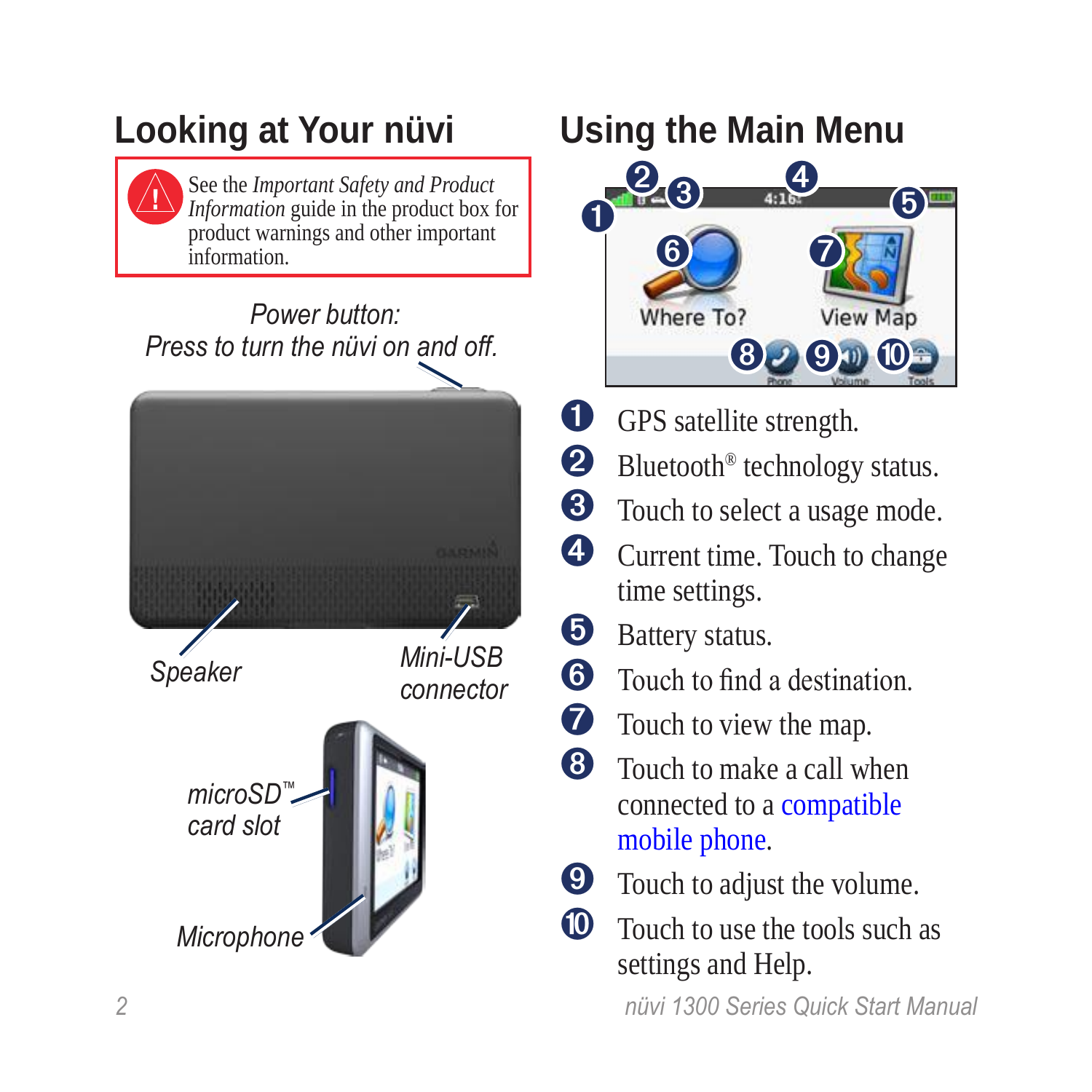*nüvi 1300 Series Quick Start Manual* 

### **Setting Up Your nüvi**

Before mounting the nüvi, see the *Important Safety and Product Information* guide for information about laws pertaining to windshield mounting.

#### **Mounting Your nüvi**

- 1. Remove the clear plastic from the suction cup. Place the suction cup on the **hleidshniw** *Suction cup mount*
- 2. Flip the lever back toward the windshield.
- 3. Snap the cradle onto the suction cup arm.
- 4. Plug the vehicle power cable into the back of your nüvi.

5. Plug the other end of the vehicle power cable into a power outlet in your vehicle. Your unit should turn on automatically if it is plugged in and the vehicle is running. Follow the on-screen instructions. *Cradle*

- 6. Fit the bottom of your nüvi into the cradle.
- 7. Tilt your nüvi back until it snaps into place.
- 8. If you are using a traffic receiver in Europe, connect the external antenna to the traffic receiver and secure it to the windshield using the suction cups. (Traffic receivers are included in some nüvi packages.)

Warning : This product contains a lithium-ion battery. To prevent damage, remove the unit from the vehicle when exiting or store it out of direct sunlight.



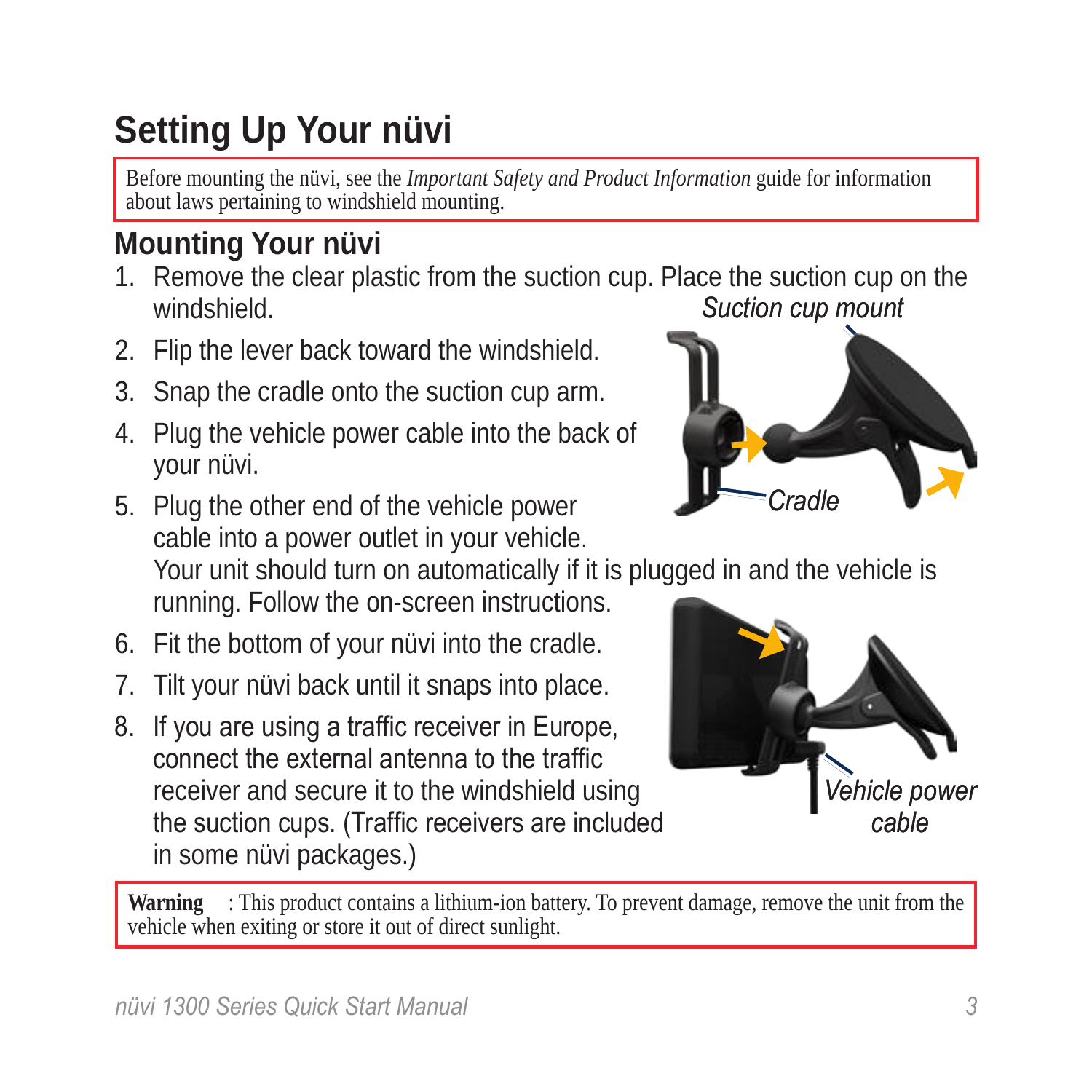#### **Acquiring Satellites**

- 1. Go outdoors to an open area, away from tall buildings and trees.
- 2. Turn on your nüvi.

Acquiring satellite signals can take a few minutes. The **bars** indicate satellite strength. When at least one of the bars is green, your nüvi has acquired satellite signals.

### **Using the Power Button**

Press and quickly release the **Power** button to view additional options:

- Touch  $\bullet$  and  $\bullet$  to adjust the screen brightness.
- Touch **Lock Screen** to prevent accidental screen touches. When your nüvi screen is locked, the screen backlight will dim.
- Touch **Turn Off** to turn off your nüvi. You can also turn off the nüvi by pressing and holding the **Power** button for 2 seconds.

## **Resetting Your nüvi**

If your nüvi stops functioning, reset your nüvi by pressing and holding the **Power** button for 10 seconds.

### **Finding Points of Interest**

- 1. Touch **Where To?** > **Points of Interest**.
- 2. Select a category and a subcategory.
- 3. Select a destination, and touch **Go!**.
- 4. If necessary, touch **Start** to navigate the route.

To enter letters contained in the name, touch **Where To?** > **Points of interest** > **Spell name** .

To search for a location in a different area, touch **Where To?** > **near** .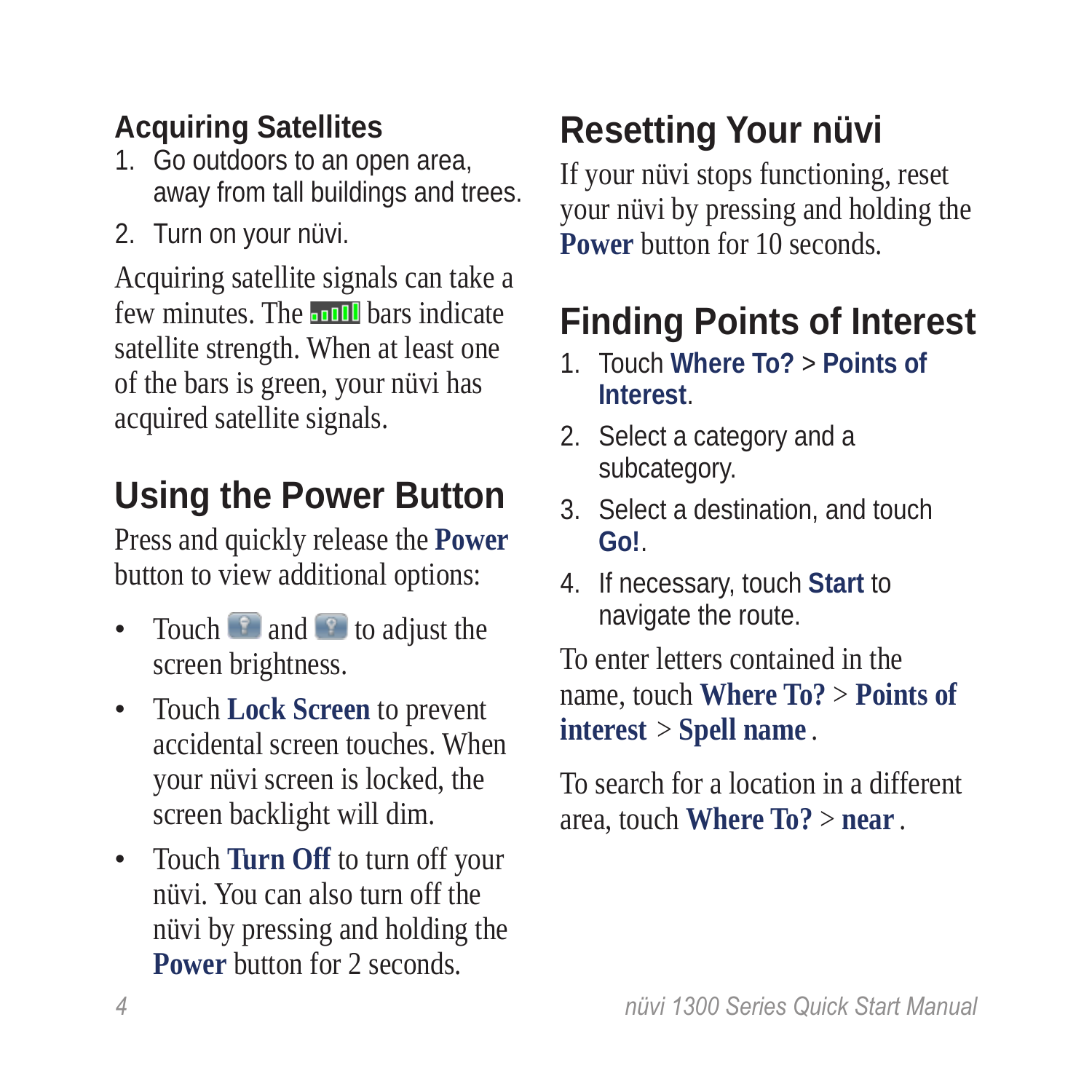### **Following Your Route**

Your route is marked with a magenta line. As you travel, your nüvi guides you to your destination with voice prompts, arrows on the map, and directions at the top of the map. If you depart from the original route, your nüvi recalculates the route.

Touch and drag the map to view a different area of the map.

A speed limit icon could appear as you travel on major roadways.



**Q** Touch to view the Next Turn page or the junction view page, when available.

- **2** Touch to view the Turn List page.
- **3** Touch to view the Where Am I? page.
- $\bigodot$  Touch  $\bigodot$  and  $\bigodot$  to zoom in and out.
- **O** Touch to return to the Main menu.
- **O** Touch to view the Trip Computer.
- $\bullet$  Touch to display a different data field.

### **Adding a Stop**

- 1. While navigating a route, touch > **Where To?**.
- 2. Search for the extra stop.
- 3. Touch **Go!**.
- 4. Touch **Add as Via Point** to add this stop before your final destination.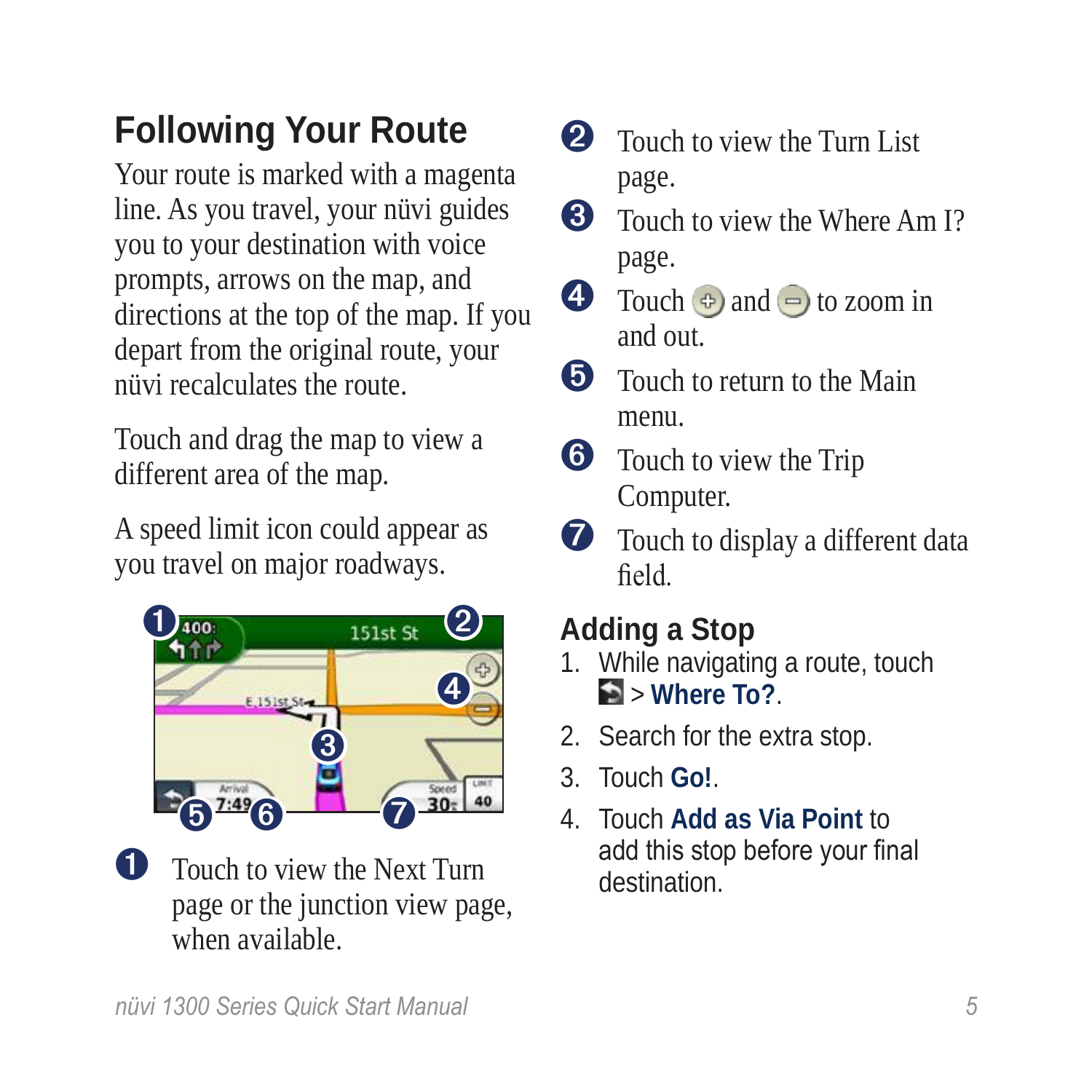#### **Taking a Detour**

1. While navigating a route, touch  $\blacktriangleright$ .

2. Touch  $\leftrightarrow$  or  $\odot$ 

### **Using FM TMC Traffic**



**nOTe:** Garmin is not responsible for the accuracy of the traffic information.

The FM Traffic Message Channel (TMC) traffic receiver is included in some nüvi packages.

The traffic receiver and the nüvi must be in data range of an FM station transmitting TMC data to receive traffic information. You do not need to activate the subscription included with your FM traffic receiver. The subscription activates automatically after your nüvi acquires satellite signals while receiving traffic signals from the pay service provider. Go to [www.garmin.com/traffi](www.garmin.com/traffic)c or [www](www.garmin.com) [.garmin.com](www.garmin.com) for more information.

If a severe traffic delay occurs on your route while you are navigating, the nüvi automatically recalculates the route. The traffic icon  $\bullet$  changes color to indicate the severity of traffic conditions on your route or on the road you are currently traveling.



**nOTe** : Heated (metallized) windows could degrade the performance of the traffic receiver.

#### **Viewing Advertisements (North America Only)**

If your nüvi package includes a traffic receiver, you could receive locationrelevant advertisements and coupons.

Touch the advertisement on the screen to view more information.

**caution:** Do not attempt to write down the coupon codes while driving.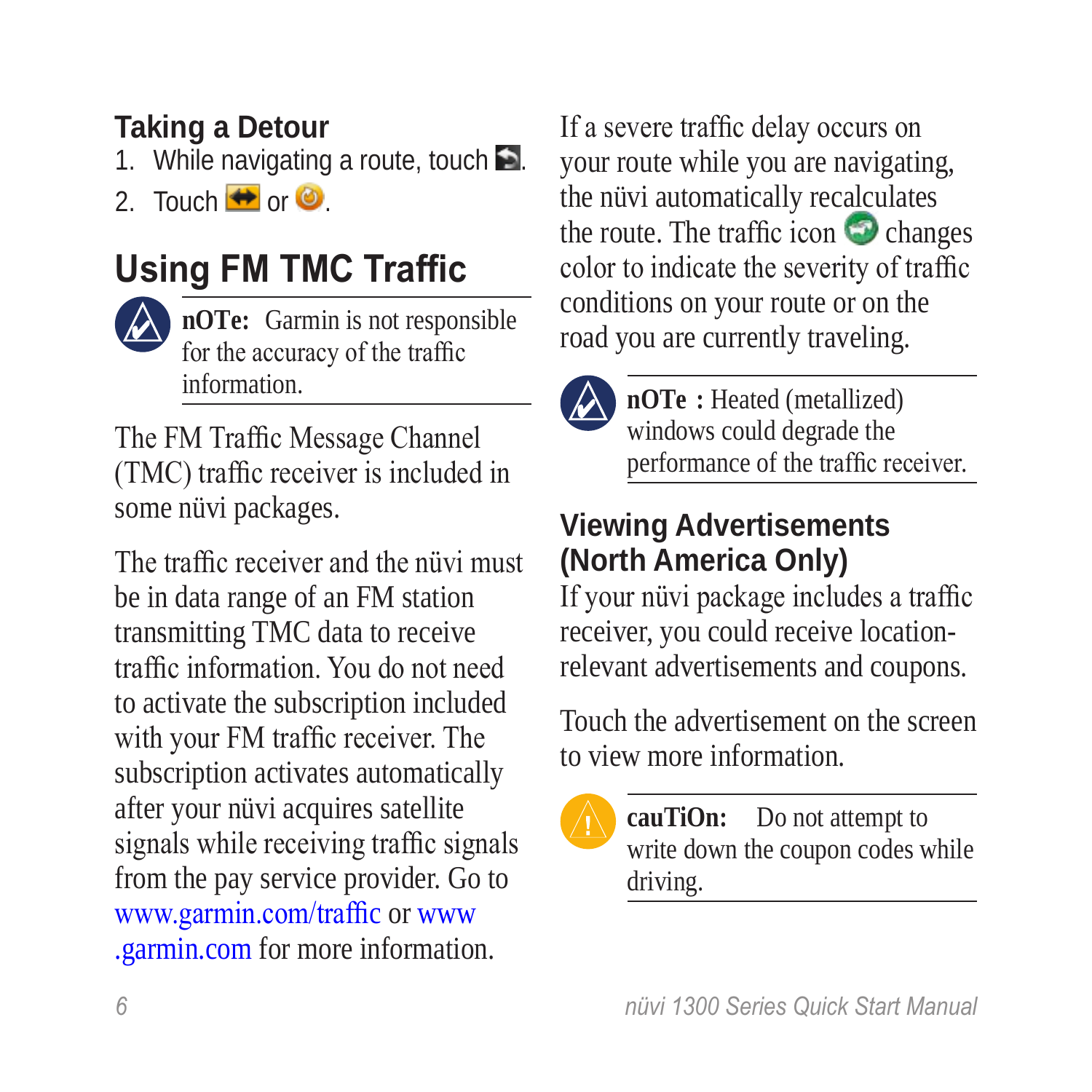### **Using Hands-Free Features**

Bluetooth wireless technology is available on some nüvi models.

To use the hands-free features, you must pair your phone and your nüvi. To pair and connect, your device and the nüvi must be turned on and near each other.

#### **Pairing Your Phone**

- 1. Enable the Bluetooth component on your phone.
- 2. On your nüvi, touch **Tools** > **Settings** > **Bluetooth**.
- 3. Touch the button below **Bluetooth**, and touch **Enabled** > **OK**.
- 4. Touch **Add Device** > **OK**.
- 5. Select your phone, and touch **OK**.
- 6. Enter the Bluetooth PIN (**1234**) for your nüvi in your phone.

#### **Calling a Number**

- 1. Select **Phone** > **Dial**.
- 2. Enter the number, and touch **Dial**.
- 3. To end a call, touch  $\triangleright$  **End Call**.

#### **Receiving a Call**

When you receive a call, the Incoming Call window opens.

- Touch **answer** to answer the call. •
- Touch **ignore** to ignore the call and stop your phone from ringing. •

## **Charging Your nüvi**

Charge your nüvi for at least 4 hours before using on battery power.

- Connect the vehicle power cable. •
- Connect the USB cable (included in some packages). •
- Connect an AC adapter (optional accessory). •